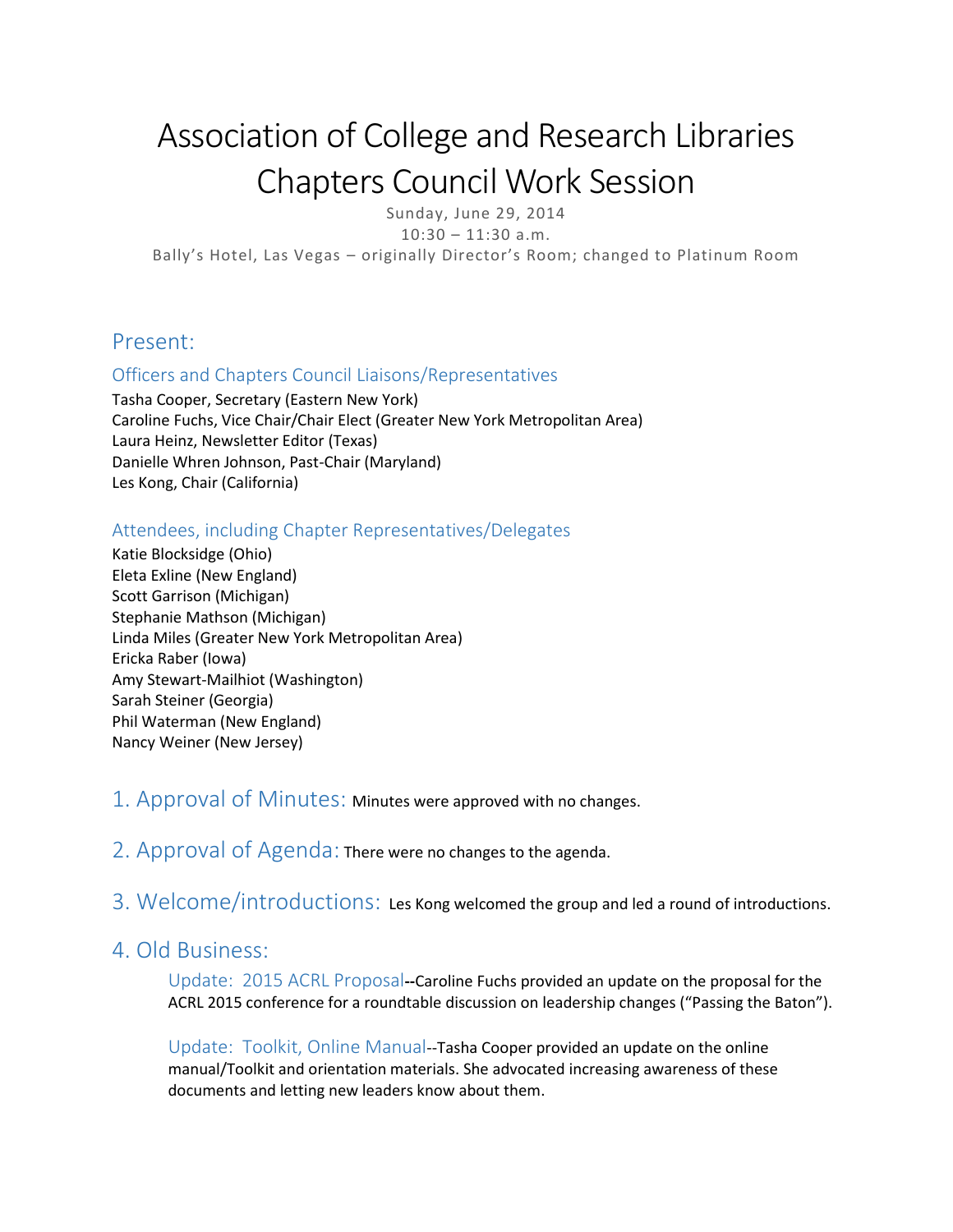She and Stephanie Davis were in touch with Chase Ollis regarding the web page changes. He has made a number of the changes, but some will require further discussion and an official request from Chapters Council. Tasha will forward a summary of those changes to Caroline. A volunteer is needed to continue this work, along with Stephanie Davis.

Everyone is encouraged to look at the manuals and suggest updates. The original idea was to make these documents interactive, but the initial focus has been on the content itself. However, ideas for increased interactivity are welcome.

Update: Mentor Program--Les Kong stated that no one has expressed a need for a mentor. Les will continue to try to develop this program. Responding to a question about the outcomes of mentoring, Les said he will forward a document about mentorship, but the main outcomes are to:

- Increase awareness of, and participation in Chapters Council
- Enable new leaders to not feel overwhelmed
- For mentors, use Chapters Council as a venue for exchange of information between Chapter leaders.

Update: Virtual meetings**--**Chapters Council will try to hold additional virtual meetings in September and March. This would result in four meetings per year – two in person at the ALA Conference and Midwinter Meeting and two virtually.

Topics for these meetings could include:

- updates on work group activities and projects
- general introduction to leadership
- what Council does
- concerns from Chapters
- discussion of best practices
- annual reports, reimbursement reports and activities about which Chapters leaders have questions.

Discussion included the challenges of online meetings and need for planning. Representatives from ACRL national have participated in orientations and may attend these meetings. The Michigan Chapter noted the positive response from ACRL leadership in regard to inviting Trevor Dawes and Merinda Hensley to their meeting. Is it necessary to make changes to the Bylaws to allow for virtual meetings at mid-winter, instead of in person? The Executive Committee will discuss this. Caroline noted the value of an in-person meeting for networking, plus the opportunity to meet ACRL leadership.

### 5. Chapter Topics and Communications: Caroline Fuchs reported on Chapter

communications and *Chapter Topics*. The newsletter is clunky (Caroline noted that this is not reflection on Laura Heinz, who is the current editor). Caroline and Laura discussed making it more interactive--an online newsletter instead of a pdf. They also discussed having a co-news editor; someone is currently considering that role.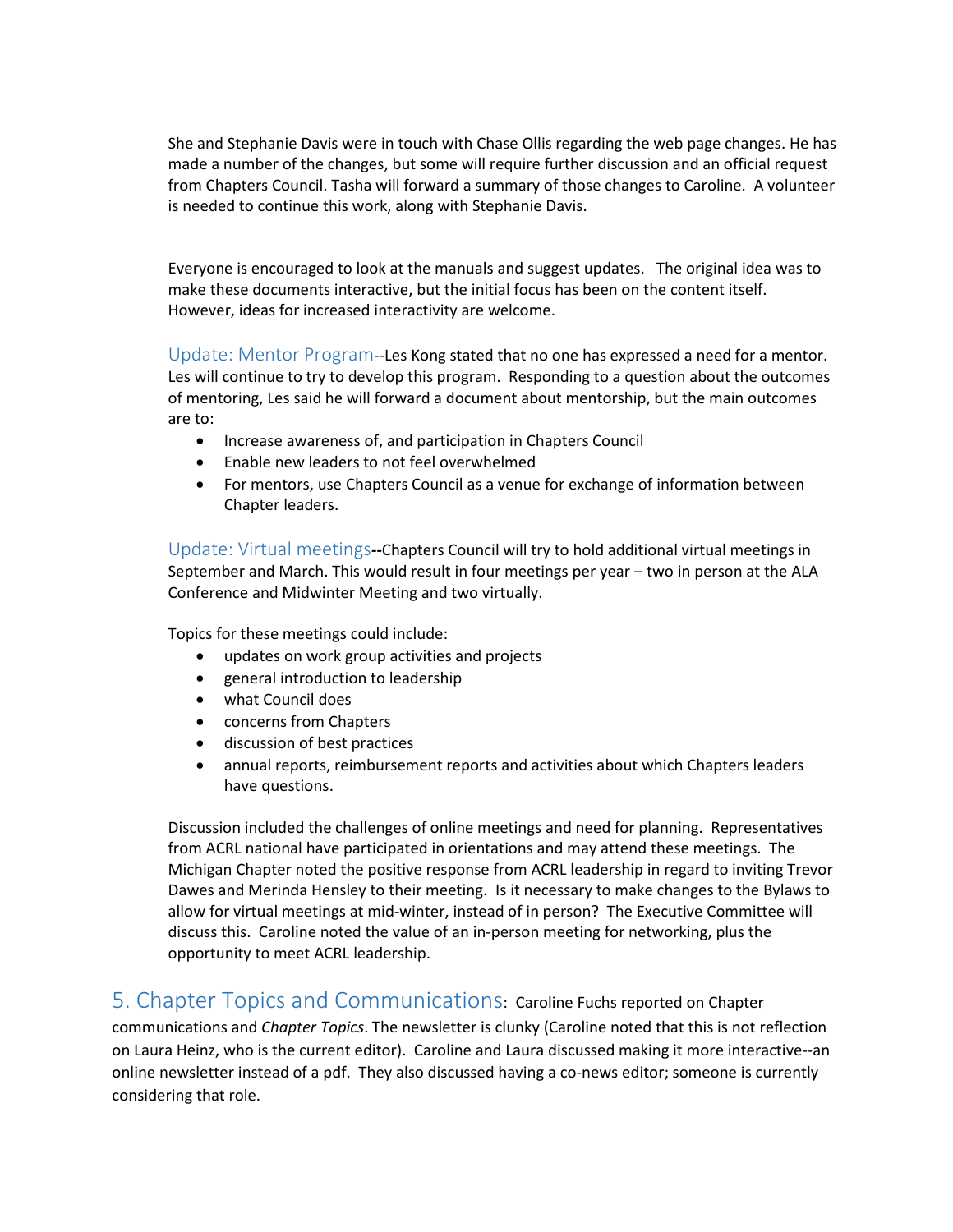Questions were raised as to what ALA requires for hosted publications. The Chapters section of the ACRL Bylaws require a linked newsletter. Caroline will check with ALA/ACRL on platform options. Could the President's message be a video? Dynamic and thematic content is welcome.

Council will need to work on encouraging Chapter leaders to participate. Chapters may be asked to contribute twice a year and encouraged to see this as a way to engage membership and share content about Chapters. Scott Garrison, Les Kong, Sarah Steiner, and Phil Waterman offered to come up with themes for newsletters.

Oct. 1 is the deadline for fall newsletter. The first theme will be sustainability.

We agreed on posts of 250 words or less, ideally including links and images. Additional suggestions included re-purposing material from Chapter newsletters and posting conference reports. Proposed themes could be shared via the list or posted, if a space is identified.

6. New initiatives: Caroline stated that she will continue the work started by Danielle Johnson and Les Kong on the newsletter (#5) and is also interested in bringing along the blog. Gwen Gregory asked for a new blog editor. Could a co-newsletter editor also be blog editor?

Best practices could be a regular blog post:

- Les Kong could write a blog post on vendor practices
- Sarah Steiner could write about outreach.

A question about audience was raised – is the blog about Council or about Chapters? Discussion about the hub and spokes followed – the hub being the content, and the spokes the various communication avenues. Could the blog be the hub? With newsletter tags? And Facebook? What feeds what?

We are required to do a newsletter; could the blog be our newsletter? We need to check with ACRL. Content from the blog on a hot topic or theme could possibly provide content to the ACRLog. We could ask ACRL to push out the content.

Question: What is the process for bylaw changes? Answer: We submit the changes to ACRL and they bring the proposed changes to the Board. The current bylaws are on the Chapters web pages and linked to from the orientation toolkit.

For now, we agreed to go with the theme of sustainability for the fall newsletter on the current platform, 250 words or less, with at least one image

Themes will be distributed by the fall. Please send suggested themes by Sept. 15 to Les, Caroline, and Eleta, so that the themes can be posted by the Oct. 1 deadline.

Caroline will investigate platform options (whether we can move to a blog platform or something else.)

7. Best Practices planning: There was no additional discussion about this. Two chapter representatives (New England Chapter and NY ACRL) volunteered at the Chapters Council meeting held